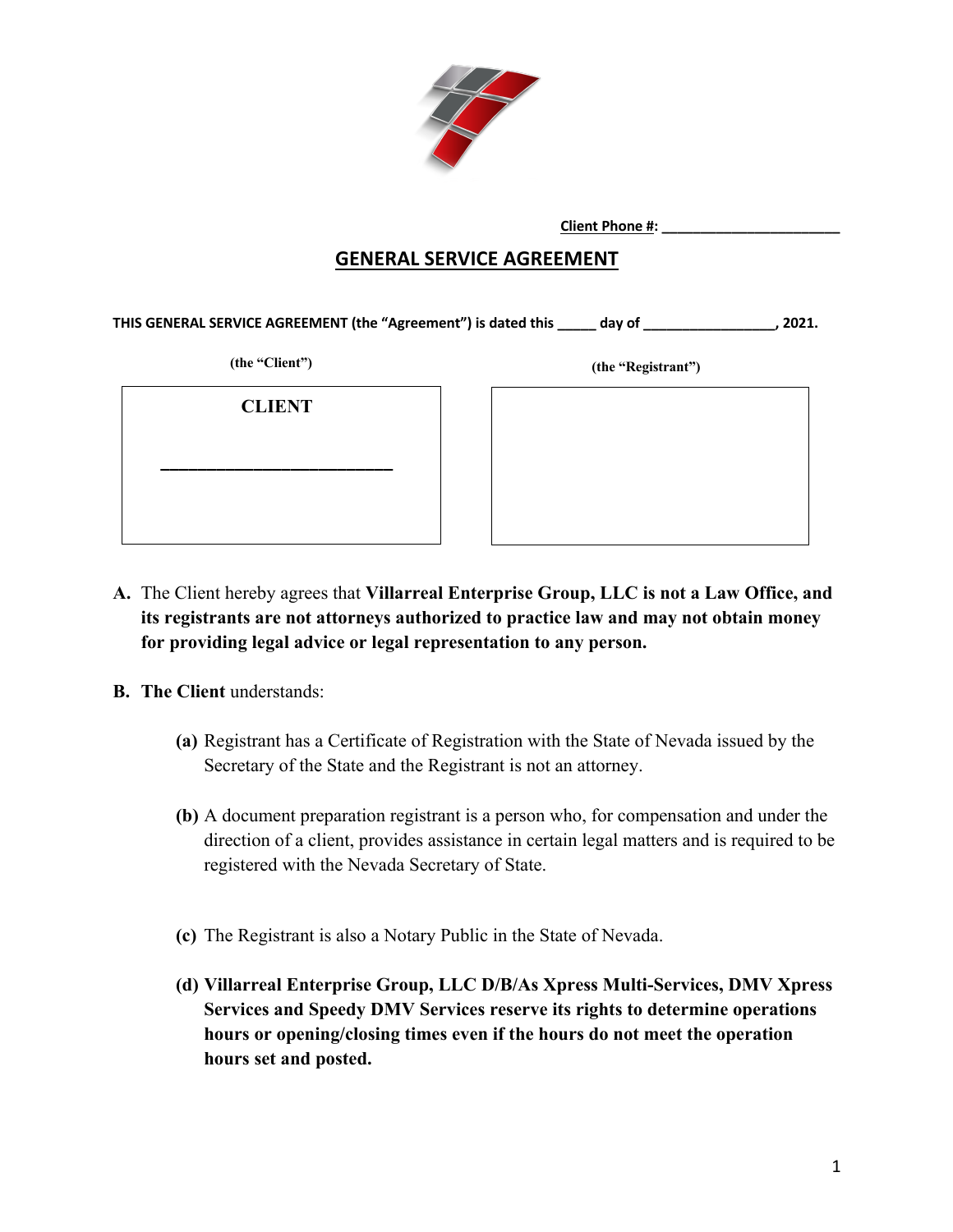

**(e)** The Client shall pay all costs of collection, including without limitation, reasonable attorney fees. In addition to any other right or remedy provided by law, if the Client fails to pay for the Services when due, the Client has the option to treat such failure to pay as a material breach of this Service Agreement and may cancel this Contract and/or seek legal remedies.

#### **SERVICE DESCRIPTION**

**1.** The Registrant is providing the Client with the following services (the "Services"): DMV Services for a (Service "Fee") of \_\_\_\_\_\_\_ US Dollars per each Registration and Title Service per Vehicle.

- **2.** Documents will be file and processed with the **Nevada Department of Motor Vehicles** with an anticipated estimate competition time of **1-10 business days**, if the Department of Motor Vehicles rejects the transaction for any issue, included, but not limited to, document is missed, payment form is declined, insurance is expired the client may be subject to pay the service fee again and the process will take 1-10 business days.
- **3.** The Services will also include any other tasks allowed by the law which the Parties may agree on.
- **4.** Villarreal Enterprise Group, LLC DBAs Xpress Multi-Services, DMV-Xpress and Speedy DMV Services is not the Department of Motor Vehicles and cannot change any DMV decision.
- **5.** The Client has a period of 30 days to bring missing documentation from the day requested, after 30 days Villarreal Enterprise Group, LLC will not continue with the service and service fee will not be refundable

#### **PERFORMANCE**

- **6.** The Parties agree to do everything necessary to ensure that the terms of this Agreement take effects.
- **7.** On certain occasions Villarreal Enterprise Group, LLC has to pay for the customer's services with their own credit card or other payment from to the agency where the service is provided, the client understands that if their card or payment form declines the transaction Villarreal Enterprise Group, LLC **may charge a fee up to the price of the**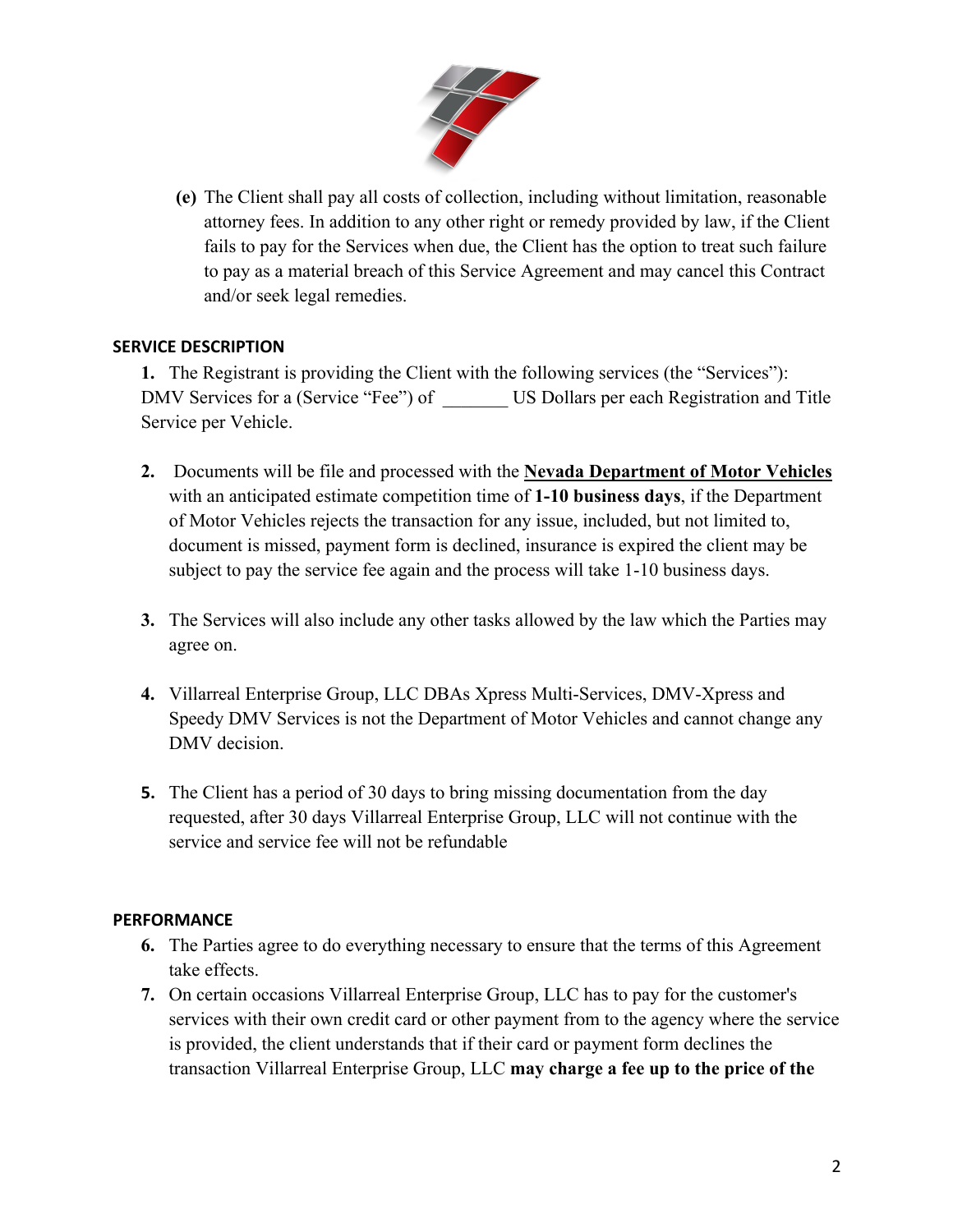

**service again to try to perform the service again after payment or issues are corrected.**

#### **COMPENSATION**

- **8.** Except as otherwise provided in this Agreement, all monetary amounts referred to in this Agreement are in USD (US Dollars).
- **9.** The Registrant will charge the Client the fees described in Service Description for the services (the "Compensation")
- **10.** The Client will be always charge at the time of the services are provided and service fees are non-refundable.
- **11.** The Compensation stated in this Agreement does not include sales tax, or other applicable duties as may be required by law or additional fee for printing or copies.
- **12.** Any copyrightable works, ideas, discoveries, inventions, patents, products, or other information (collectively the "Work Product") developed in whole or in part by Provider in connection with the Services will be the exclusive property of Recipient. Upon request, Provider will execute, within a reasonable period of time, all documents necessary to confirm or perfect the exclusive ownership of Recipient to the Work Product.

#### **TERM**

**1.** This Contract will terminate automatically upon completion by Provider of the Services required by this Contract.

#### **WORK PRODUCT OWNERSHIP**

**2.** Any copyrightable works, ideas, discoveries, inventions, patents, products, or other information (collectively the "Work Product") developed in whole or in part by Provider in connection with the Services will be the exclusive property of Recipient. Upon request, Provider will execute, within a reasonable period of time, all documents necessary to confirm or perfect the exclusive ownership of Recipient to the Work Product.

#### **DISPUTE RESOLUTION**

**3.** The parties will attempt to resolve any dispute arising out of or relating to this Agreement through friendly negotiations amongst the parties. If the matter is not resolved by negotiation within 30 days, the parties will resolve the dispute using the below Alternative Dispute Resolution (ADR) procedure. Any controversies or disputes arising out of or relating to this Agreement will be resolved by binding arbitration under the rules of the American Arbitration Association. The arbitrator's award will be final, and judgment may be entered upon it by any court having proper jurisdiction.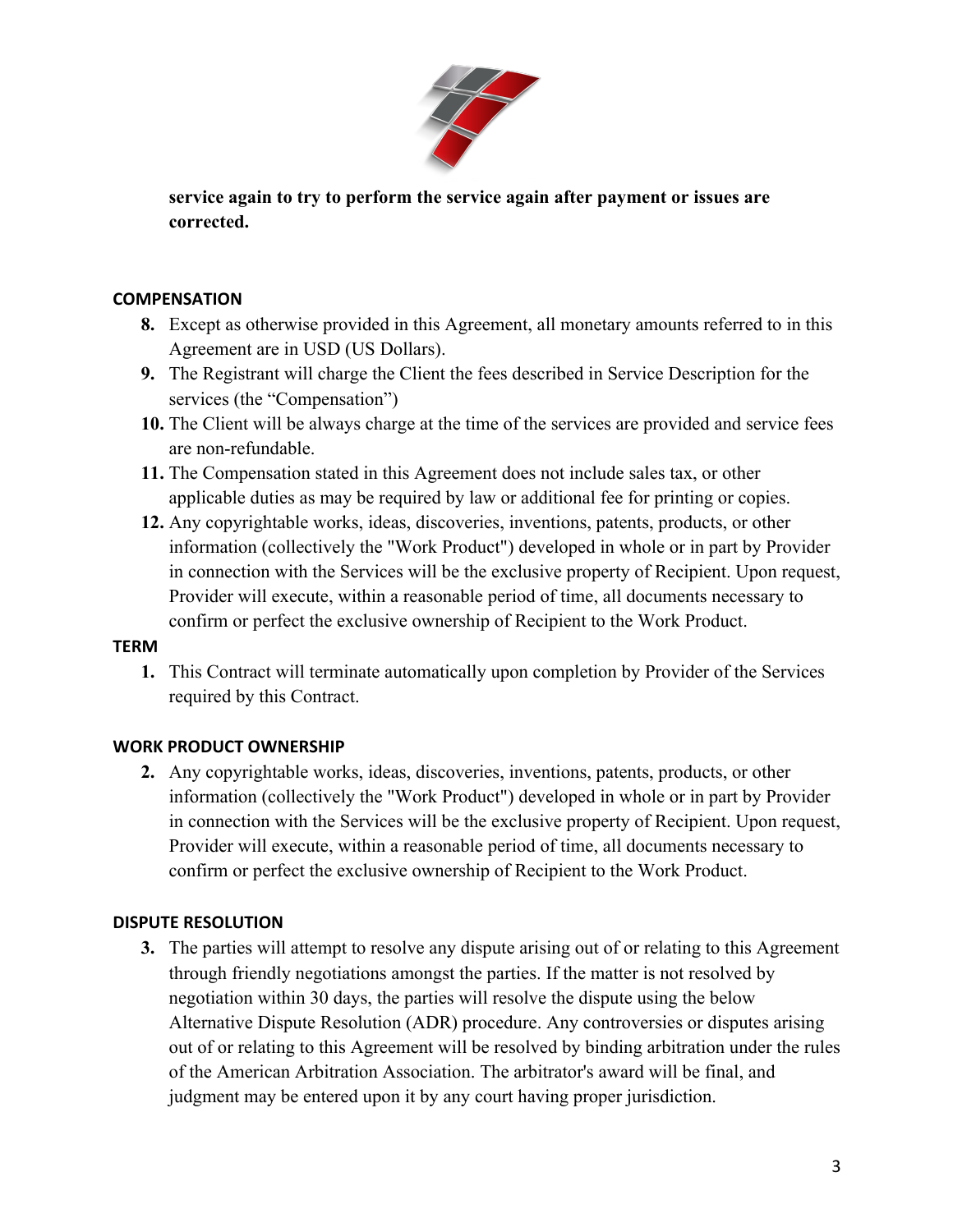

### **(1) Attorney's Fees:**

In the event that any party institutes any action or suit to enforce this Agreement or to secure relief from any default hereunder or breach hereof, the breaching party or parties shall reimburse the non-breaching party or parties for all costs, including reasonable attorneys' fees incurred in connection therewith and in enforcing or collecting any judgment rendered therein.

#### **ENTIRE AGREEMENT**

**4.** This Contract contains the entire agreement of the parties, and there are no other promises or conditions in any other agreement whether oral or written concerning the subject matter of this Contract. This Contract supersedes any prior written or oral agreements between the parties.

### **GOVERNING LAW**

**5.** This Contract shall be construed in accordance with the laws of the State of Nevada and must comply with the requirements of NRS 240A.190

#### **SEVERABILITY**

**6.** If any provision of this Contract will be held to be invalid or unenforceable for any reason, the remaining provisions will continue to be valid and enforceable. If a court finds that any provision of this Contract is invalid or unenforceable, but that by limiting such provision it would become valid and enforceable, then such provision will be deemed to be written, construed, and enforced as so limited.

## **7. Client per NRS 240A.180 acknowledge, has read and understand:**

Registrants Name: Osmel Villarreal and Javier A Vitos Garcia. Surety Bond for \$ 50 000.00 Bond Number: NV524239 Business Address: 1515 E Tropicana Ave, Suite 345, Las Vegas, NV, 89119 Phone Number: 702-902-0304 NV Business License: (Villarreal Enterprise Group, LLC)

# **Registrant is not an attorney authorized to practice in this state and is prohibited from providing legal advice or legal representation to any person.**

Any complaint that involves an allegation that the registrant is engaged in the unauthorized practice of law to, the Nevada State Bar, 1-800-254-2797 or www.NVBAR.org